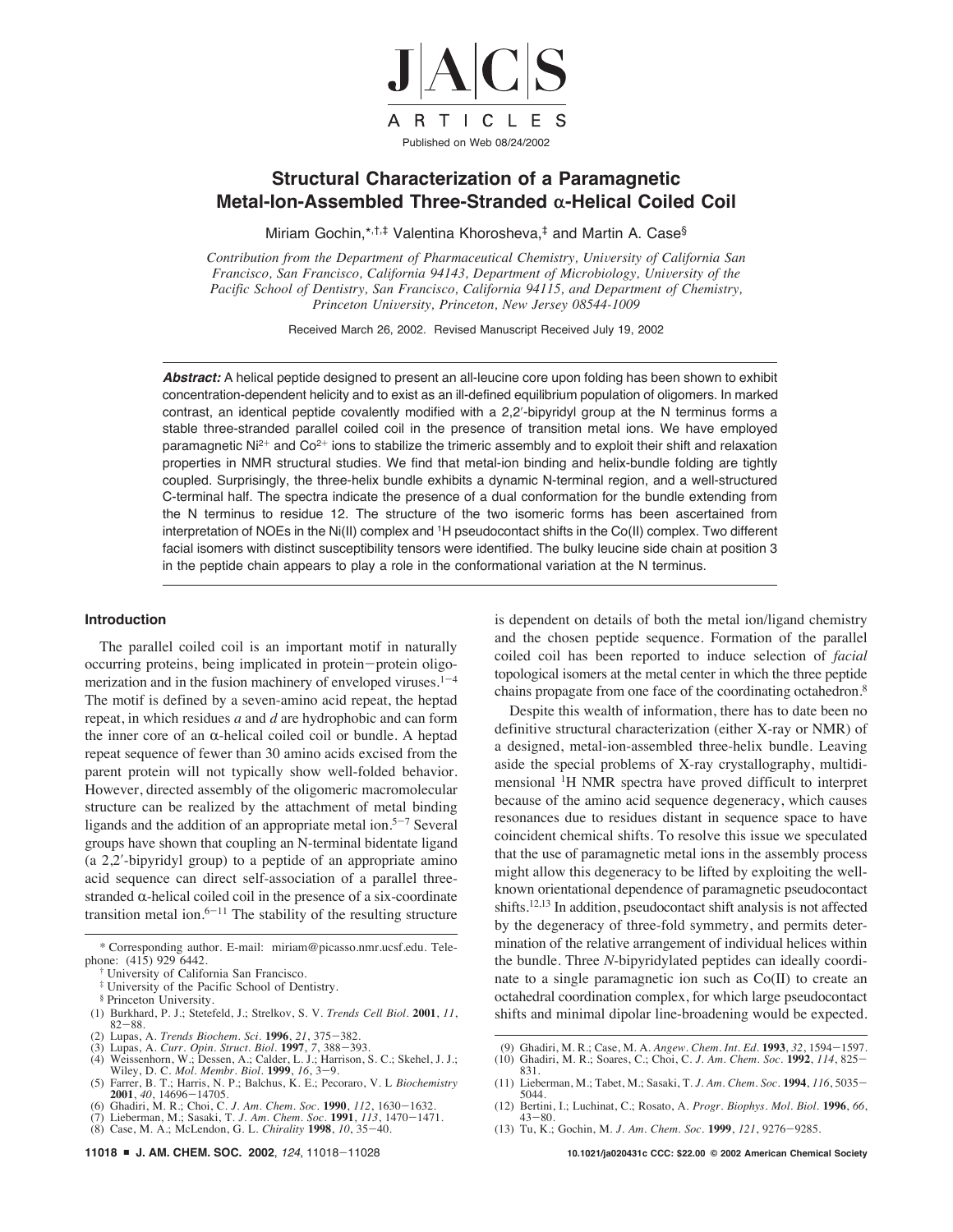We synthesized the peptide bpy-GELAQKLEQALQKLEQ-ALQK-NH2  $(P_{20})$  according to previously published procedures,<sup>14</sup> as well as  $P_{20}$ -5H, with His replacing Gln at position 5, as a useful NMR probe. The bidentate ligand, bpy, is 5-carboxy-2,2'-bipyridine, tethered to the N-terminal glycine through the 5-carboxy group. The parent ligand,  $2,2'$ -bipyridine, has an extensive and well-documented chemistry of complex formation with transition metal ions such as  $Ru^{2+}$ ,  $Fe^{2+}$ ,  $Ni^{2+}$ , and  $Co<sup>2+</sup>$ , with which it forms octahedral tris-bipyridyl coordination complexes. The metal:peptide stoichiometry is expected to be 1:3.  $P_{20}$  contains a heptad repeat, which gives it the propensity to fold into a coiled coil structure, although the presence of Leu at both *a* and *d* positions destabilizes the parallel trimeric coiled coil in favor of states such as the dimer or an antiparallel arrangement of the helices.<sup>15-17</sup> This ensures that the desired tertiary structure does not form substantially in the absence of metal-ion binding, allowing us to test the design of the metal chelate-peptide complex as a parallel three-helix bundle promoter. The compatibility of metal-ion binding and helix-bundle formation was tested by CD spectroscopy and by measuring the relative binding affinities of  $P_{20}$  and  $P_3$  for the paramagnetic metal ions  $Co^{2+}$  and  $Ni^{2+}$  using UV and NMR spectroscopy.  $P_3$  is a truncated peptide containing only the first three residues of  $P_{20}$  and can be used to differentiate the contributions of metal chelation and peptide association to the overall stability of the complex. The  $P_{20}$  complex was found to exist in two isomeric forms by NMR spectroscopy. Theoretically, octahedral coordination with an asymmetric bidentate chiral ligand can yield up to four diastereoisomers, a meridional and facial isomer, each in either a  $\Lambda$  or  $\Delta$  configuration. Thus, the NMR spectra of  $[Ni(P_{20}-5H)_{3}]^{2+}$  and  $[Co(P_{20}-5H)_{3}]^{2+}$  were analyzed to identify the isomeric composition of this system and to determine features of the three-dimensional structure and dynamics.

#### **Experimental Section**

**Ni(II) and Co(II) Binding Isotherms.** UV experiments were conducted on a Cary 3E UV/vis spectrophotometer. The association constants for metal binding were measured by titration of  $\mu$ L aliquots of concentrated metal ion into a 700  $\mu$ L solution (25 mM sodium acetate, 25 mM Tris pH 7.0) of the peptide (typically 20  $\mu$ M). Peptide concentrations were measured using the extinction coefficients  $\epsilon_{291}$  = 12 000 and 17 500  $M^{-1}$  cm<sup>-1</sup> for P<sub>3</sub> and P<sub>20</sub>-5H, respectively.<sup>18</sup> Binding was followed by recording the UV-visible spectrum from 200 to 400 nm as a function of total added metal ion. For  $Co<sup>2+</sup>$  binding, it was found that the spectra at each point in the titration could be represented as a linear combination of two basis spectra, in the presence and absence of cobalt, from which the fraction of bound ligand,  $f_B$ , could be extracted. For Ni<sup>2+</sup> binding, complex formation was followed by the appearance of a fairly well-resolved charge-transfer band at 313 nm. The formation of metal-ligand complexes with the bidentate bipyridyl ligands used in this study can be described by the following equilibria:

$$
3L + M \xrightarrow{K_1} 2L + ML \xrightarrow{K_2} L + ML_2 \xrightarrow{K_3} ML_3 \tag{1}
$$

The mass balance expressions for such equilibria are described by:

$$
[M]_t = [M] (1 + \beta_1[L] + \beta_2[L]^2 + \beta_3[L]^3)
$$
 (2)

$$
[L]t = [L] + [M] (\beta_1[L] + 2\beta_2[L]^2 + 3\beta_3[L]^3)
$$
 (3)

where  $\beta_i$  is a composite binding constant such that (for example)  $\beta_2$  =  $K_1K_2$ . The population of monomeric species ML can be neglected since  $K_2 \gg K_1$ , leading to the binding isotherm:

$$
f_{\rm B} = c_1 + c_2 \frac{(2\beta_2[L]^2 + 3\beta_3[L]^3)[M]_t}{[L]_t(1 + \beta_2[L]^2 + \beta_3[L]^3)}
$$
(4)

where  $f_B$  is the fraction of bound ligand (peptide), [M]<sub>t</sub> and [L]<sub>t</sub> are the total metal and ligand concentrations, respectively, and the free ligand concentration [L] is the positive, noncomplex root of the quartic equation in [L] resulting from the substitution of [M] from eq 2 into eq 3. *c*<sup>1</sup> and *c*<sup>2</sup> are an offset and a factor relating the basis spectrum to the fraction of complex formed. If it is further assumed that the dimeric species  $ML_2$  can be neglected, eq 4 can be further reduced by assuming an equilibrium between free ligand and trimeric complex:

$$
f_{\rm B} = c_1 + c_2 \frac{3[\rm L]^3 \beta_3[\rm M]_t}{[\rm L]_t (1 + \beta_3[\rm L]^3)}
$$
(5)

The parameters  $c_1$ ,  $c_2$ ,  $\beta_2$ , and  $\beta_3$  were fit by nonlinear least-squares, with the condition that  $c_1$  and  $c_2$  should be close to 0 and 1, respectively. Spectral decomposition and data-fitting were performed using Mathcad 8.0 (Mathsoft Engineering and Education).

**Nuclear Magnetic Resonance (NMR) Experiments.** One-dimensional (1D) NMR spectra were performed on a GE Omega 500-MHz spectrometer or Bruker DMX500 equipped with a standard probe. A typical spectrum of  $[Co(P<sub>20</sub>-5H)<sub>3</sub>]<sup>2+</sup>$  was recorded with a spectral width of 100 kHz and a delay between scans of 1 s. Concentrations of peptide used in NMR experiments varied from 2.5 to 7mM, and a pH of 6.0 was maintained using a mixture of 10 mM  $d_4$ -acetic acid and 10 mM *d*11-Tris (Cambridge Isotope Labs). Experiments were carried out at 5  $^{\circ}$ C.  $T_1$  relaxation times were measured by standard inversion recovery experiments. One-dimensional NOE experiments employed  $20-100$ ms irradiation pulses of  $30-100$  Hz  $B_1$  amplitude. For chemical exchange of proton I between two sites A and B, saturation transfer results in a fractional enhancement for signal I<sub>A</sub> caused by irradiation at  $I_B$ , given by

$$
f_{A}(B) = k_{ex}/(R_{1A} + k_{ex})
$$
 (6)

where  $k_{ex}$  is the rate of conversion from A to B, and  $R_{1A}$  is the selfrelaxation rate of proton I at site A. For chemical exchange involving different isomeric forms of the metal complex, *k*ex is the off-rate of metal binding.

Two-dimensional (2D) experiments were carried out on a Varian 600 or 800 MHz machine. Experiments at 800 MHz were conducted at the Environmental Molecular Sciences Laboratory at Pacific Northwest National Labs, courtesy of Dr. Dave Lowry. Typically, a  $2048 \times 512$  2D spectrum was collected with a spectral width of 8000-20 000 Hz and a relaxation delay of 1 s. TOCSY spectra were recorded with 30 ms or 70 ms MLEV-16 multipulse trains and 1 ms trim pulses. NOESY spectra were recorded with a mixing time of 250 ms for [Ni-  $(P_{20} - 5H)_3$ <sup>2+</sup> and 30-100 ms for  $[Co(P_{20} - 5H)_3]$ <sup>2+</sup>. Chemical exchange in the 2D NOESY spectrum can be quantitated from the relative ratios of diagonal and cross-peak intensities. For two-site exchange with equal

<sup>(14)</sup> Case, M. A.; McLendon, G. L. *J. Am. Chem. Soc*. **2000**, *122*, 8089-8090. (15) Bryson, J. W.; Desjarlais, J. R.; Handel, T. M.; DeGrado, W. F. *Protein Sci.* **1998**, *7*, 1404-1414.

<sup>(16)</sup> Walsh, S. T. R.; Sukharev, V. I.; Betz, S. F.; Vekshin, N. L.; DeGrado, W. F. *J. Mol. Biol*. **2001**, *305*, 361-373.

<sup>(17)</sup> Schneider, J. P.; Lombardi, A.; DeGrado, W. F. *Folding Des.* **<sup>1998</sup>**, *<sup>3</sup>*, R29-R40.

<sup>(18)</sup> Zhou, J.; Case, M. A.; Wishart, J. F.; McLendon, G. L. *J. Phys. Chem. B* **1998**, *102*, 9975-9980. (A higher extinction coefficent was consistently observed for  $P_{20}$ -5H compared to  $P_{3.}$ )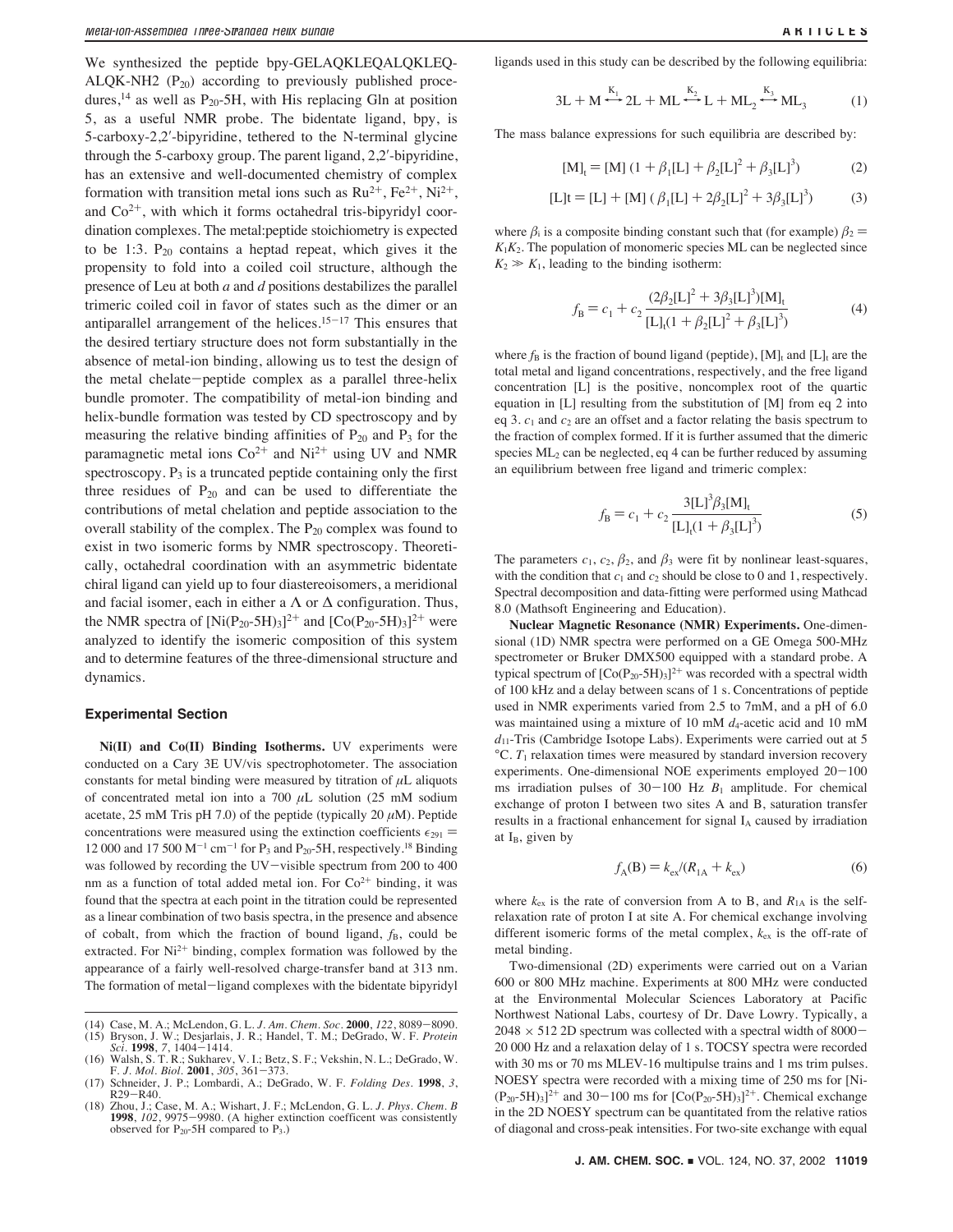

**Figure 1.** UV titration of CoCl<sub>2</sub> into a 20  $\mu$ M solution of P<sub>20</sub>-5H at pH 7 and 25 °C. Co<sup>2+</sup> concentration ranged from 0.1 to 65  $\mu$ M.

occupancy of both sites, this ratio is given by

$$
a_{AB}/a_{AA} = (1 - \exp(-k_{ex}\tau_m))/(1 + \exp(-k_{ex}\tau_m))
$$
 (7)

where  $a_{AB}$  and  $a_{AA}$  are the cross- and diagonal peak intensities and  $\tau_m$ is the mixing time of the NOESY experiment. In the case of exchange between multiple sites, such as for  $[Co(P<sub>3</sub>)<sub>3</sub>]<sup>2+</sup>$  with four diastereoisomers, the off-rate was determined by exchange matrix analysis.19 A  $9 \times 9$  matrix was constructed, consisting of the intensities of diagonal and exchange peaks of the leucine  $\delta_2$  methyl group in free  $P_3$  and the four bound forms of  $[Co(P_3)_3]^{2+}$  in a 1:6 mixture of  $Co^{2+}$  and P<sub>3</sub> and diagonalized using LAPACK software to obtain the rate of  $Co<sup>2+</sup>$ exchange.

Pseudocontact shifts in the NMR were calculated according to the equation

$$
\delta_{\rm pc} \, (\text{ppm}) = \{ \Delta \chi_{\rm ax} (3 \cos^2 \theta - 1) + 1.5 \Delta \chi_{\rm rh} \sin^2 \theta \cos 2\phi \} / 3r^3 \quad (8)
$$

where  $\delta_{\text{pc}}$  is the observed pseudocontact shift given by the difference between the shift in the Co<sup>2+</sup> complex and the diamagnetic shift,  $\Delta \chi$ <sub>ax</sub> and  $\Delta \chi_{rh}$  are the axial and rhombic magnetic susceptibility anisotropies, and  $(r, \theta, \phi)$  are the spherical polar coordinates of the observed nucleus in the principal axis system of the susceptibility tensor  $( PAS<sub>x</sub>)$ . A best fit of observed shifts to a model structure yields values for  $\Delta \chi_{\text{ax}}$  and  $\Delta \chi_{\text{th}}$  and for the orientation of PAS<sub> $\chi$ </sub> with respect to the molecular frame of reference (Euler angles  $\alpha, \beta, \gamma$ ).

The line width in a paramagnetic system subject to exchange is given by:

$$
(\pi T_{2P})^{-1} = (\pi T_{2D})^{-1} + (\pi T_{2M})^{-1} + (\pi \tau_{ex})^{-1}
$$
 (9)

where  $T_{2D}$  is the line width in the diamagnetic system,  $\tau_{ex}$  is the residence time of the metal ( $=k_{ex}^{-1}$ ), and  $T_{2M}^{-1}$  is the paramagnetic relaxation, with possible contact, dipolar and Curie contributions.20

**Molecular Dynamics Simulations.** Molecular structure calculations were carried out using a modified version of X-PLOR 3.1, which included an energy term for pseudocontact shifts.13,21 Experimental pseudocontact shifts were calculated as the difference in observed shift for  $Co^{2+}$  and Ni<sup>2+</sup> complexes, estimating the Leu3 side chain shifts in  $[Ni(P<sub>20</sub>-5H)<sub>3</sub>]$ <sup>2+</sup> as H<sub>β</sub>: 1.7, H<sub>v</sub>: 1.6; H<sub>δ</sub>: 0.91, 0.86 ppm. Standard all-atom force fields for proteins were used for all peptide residues, and the parameters for the bipyridyl (bpy) group were deduced from CHARM22 cofactor parameter files. To maintain planarity of the bpy groups during the simulations, van der Waal's parameters were reduced for the ring C3, C3', H3, H3', and nitrogen atoms. The protocol included an initial round of 300 minimization steps, followed by simulated annealing from 500 to 20 K and a second round of 500 minimization steps. Starting structures included model structures of standard helixbundle structure and either ∆ or Λ *facial* or *meridional* arrangement of the bpy groups around a central metal ion. The coordinates used were in the molecular reference frame with the metal ion at the origin, the *z*-axis along the  $C_{3v}$  symmetry axis, and the *xz* plane passing through one of the bpy nitrogen atoms. Simulations were done holding either the bpy nitrogens or the entire bpy planes fixed.

# **Results**

**The Attached Heptad Repeat Sequence Induces Higher-Affinity Metal Binding at the N-Terminal Bipyridyl Group.** Figure 1 shows the spectrophotometric titration of metal ion into a 20  $\mu$ M solution of P<sub>20</sub>-5H. The observation of isosbestic points in the titration is indicative of a two-component mixture, that is, there is no spectroscopic evidence for the species ML or  $ML_2$  unless their spectra are indistinguishable from that of ML<sub>3</sub>. Titrations were analyzed according to the procedure given in Experimental Methods. Results obtained at 25 and 5 °C were virtually indistinguishable, and the 25 °C data is reported. Figure 2 shows the fit obtained for the binding of  $Co^{2+}$  and  $Ni^{2+}$  to P<sub>3</sub> and  $P_{20}$ -5H. Table 1 reports the parameters and binding constants resulting from fitting the data to eq 5, and in the case of  $Co^{2+}$ , to eq 4 as well. With the exception of the titration of  $P_3$  with  $Co<sup>2+</sup>$ , an excellent fit to the data could be obtained by assuming

<sup>(19)</sup> Abel, E. W.; Coston, T. P. J.; Orrel, K. G.; Sik, V. Stephenson, D. *J. Magn. Reson*. **1986**, *70*, 34-53.

<sup>(20)</sup> Bertini, I.; Luchinat, C. *NMR of Paramagnetic Molecules in Biological Systems*; Physical Bioinorganic Chemistry Series; Lever, A. B. P., Gray, H. B., Eds.; Benjamin/Cummins Publishing Co. Inc.: New York, 1986;

Vol. 3. (21) Gochin, M.; Roder, H. *Protein Sci.* **1995**, *4*, 296-305.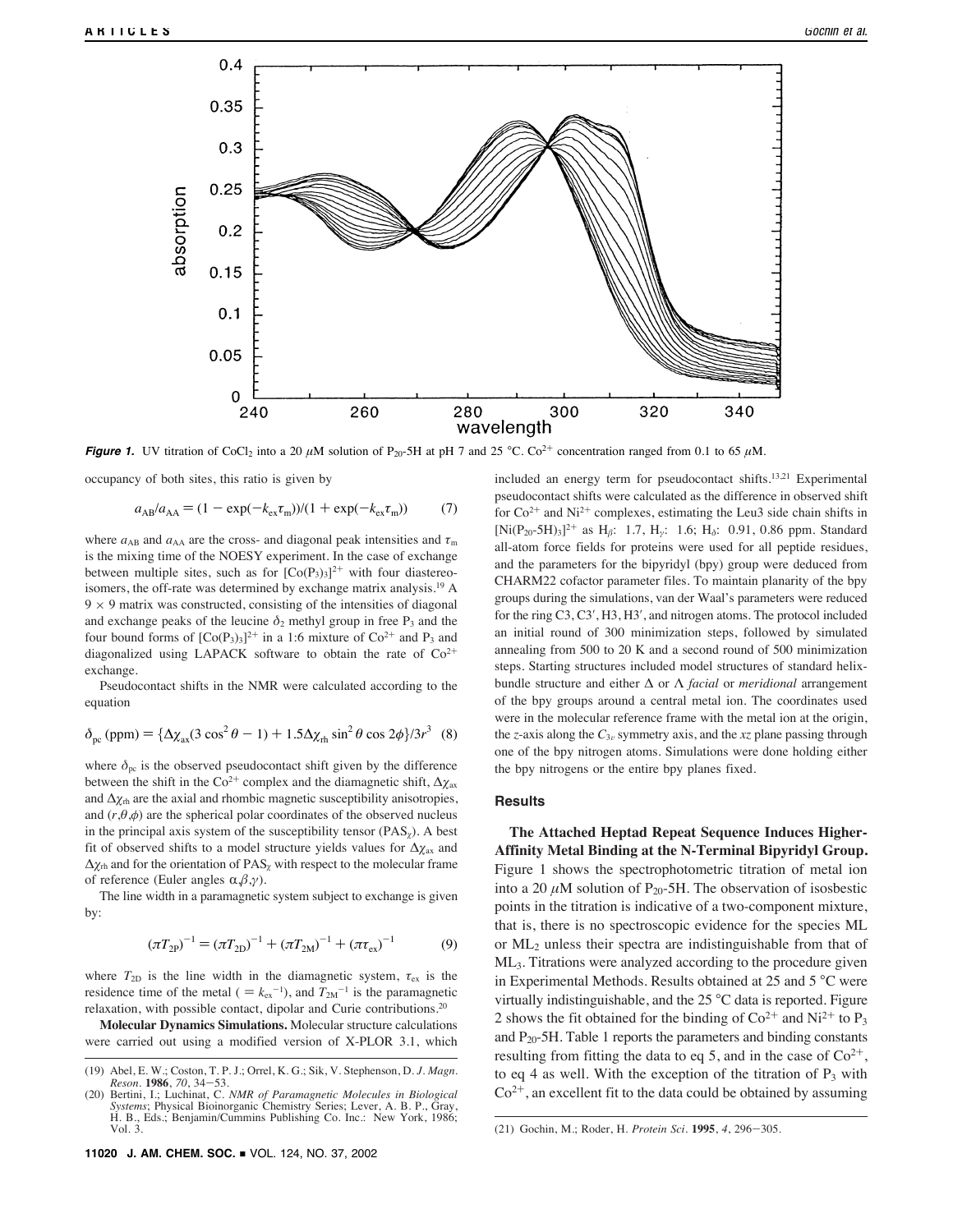

**Figure 2.** Fit of Co<sup>2+</sup> (upper panel) and Ni<sup>2+</sup> (lower panel) titrations with P<sub>3</sub> ( $\blacksquare$ ) and P<sub>20</sub>-5H (O) to eq 4 (-) and eq 5 (---). The experimental fraction of bound ligand was determined from spectral decomposition in the case of  $\text{Co}^{2+}$  and from the intensity of the 314 nm band in the case of  $\text{Ni}^{2+}$ . For the Ni<sup>2+</sup> titrations, the data could not be fit to eq 4.

**Table 1.** Stability Constants for  $Ni^{2+}$  and  $Co^{2+}$  Binding to  $P_3$  and  $P_{20}$ -5H at 25 °C<sup>a</sup>

|                                                               | $[Co(P_3)_3]^{2+}$ | $[Co(P_{20}-5H)3]^{2+}$ | $[Ni(P_3)_3]^{2+}$ | $[Ni(P_{20}-5H)3]^{2+}$ |
|---------------------------------------------------------------|--------------------|-------------------------|--------------------|-------------------------|
| $\beta_3$ ( / 10 <sup>15</sup> M <sup>-3</sup> ) <sup>b</sup> | $0.65 + 0.07$      | $16.0 + 2.0$            | $4.15 + 0.35$      | $43.5 + 5.5$            |
| $\beta_2$ (/ 10 <sup>12</sup> M <sup>-2</sup> ) <sup>c</sup>  | 0.05               | $0.015 + 0.001$         | ۰                  | ۰                       |
| $K_3$ (/10 <sup>6</sup> M <sup>-1</sup> ) <sup>c</sup>        | $0.013 + 0.0014$   | $1.09 + 0.2$            | ۰                  |                         |
| $k_{\rm off}$ $(s^{-1})^{d,e}$                                | $\sim$ 1           | $20 - 70$               | n.d.               | 0.2                     |

<sup>*a*</sup> Peptide concentrations were P<sub>3</sub>(Co) = 26  $\mu$ M, P<sub>20</sub>-5H(Co) = 20  $\mu$ M,  $P_3(Ni) = 28 \mu M$ ,  $P_{20}$ -5H(Ni) = 21  $\mu M$ . *b* Fit to eq 5. *c* Fit to eq 4. *d* Determined by NMR (see text). *e* Measured at 5 °C. Mean values and ranges obtained for *c*<sup>1</sup> and *c*<sup>2</sup> are 0.027 (0-0.042) and 1.11 (1.04-1.21).

only trimeric complex in solution. While this is consistent with the properties of  $Ni^{2+}$ complexes, for  $Co^{2+}$  it is known that the formation constant  $K_3$  can be smaller than  $K_2$ , leading to a substantial population of dimer.<sup>22</sup> In Figure 2, the dashed lines correspond to a fit of the titrations to eq 5 (only  $L$ ,  $ML_3$  present), and the solid lines to a fit to eq  $4$  (L, ML<sub>2</sub>, ML<sub>3</sub> species present). Both fits are superimposable for the titration of  $P_{20}$ -5H with  $Co<sup>2+</sup>$ , indicating that the data is insensitive to the presence of dimer. However, the inclusion of a dimeric species gave a slightly better fit to the data in the case of  $P_3$  with  $Co^{2+}$ . The fit to eq 4 allows  $\beta_2$  and  $K_3$  to be elucidated in addition to  $\beta_3$ , and these values are reported in Table 1. The  $Ni<sup>2+</sup>$  titrations could only be fit to eq 5, leading to determination of  $\beta_3$ , but none of the composite binding constants.

P<sub>20</sub>-5H has an affinity constant for  $Co^{2+}$  25 times higher than that of  $P_3$ . Most of the effect is due to a change in the value of  $K_3$ , which is 80 times higher for P<sub>20</sub>-5H than for P<sub>3</sub>. In fact,  $\beta_2$ is actually lower for  $P_{20}$  than  $P_3$ , possibly caused by strain between helix formation and optimal bipyridyl coordination



**Figure 3.** Circular dichroism spectra of  $8 \mu M$  P<sub>20</sub>, free and in the presence of 10  $\mu$ M Ni<sup>2+</sup> and Co<sup>2+</sup>. [ $\theta$ ] is the mean residue ellipticity.

geometry in the dimer. The results of the UV titrations suggest that the presence of the heptad repeat peptide with an intrinsic propensity for hydrophobic collapse into a helix bundle pushes the equilibrium in favor of the trimeric species. The effect of this is to increase the apparent affinity of the metal ion for the bipyridyl ligand.

**Metal-Ion Binding Induces Helix-Bundle Formation.** Figure 3 shows the circular dichroism (CD) spectrum of  $P_{20}$  in the absence of metal and in the presence of  $Ni^{2+}$  and  $Co^{2+}$ . There are two features to note. First, the addition of metal ion induces a dramatic increase in the helicity of the peptides as determined by the magnitude of the ellipticity at 222 nm. Free peptide has 66% helicity, which increases to 87 and 100% in (22) Martell, A. E.; Smith, R. M. *Critical Stability Constants*; New York: Pepude has  $60\%$  helicity, which increases to  $\delta$ / and  $100\%$  in the presence of  $\text{Co}^{2+}$  and  $\text{Ni}^{2+}$ , respectively. This observation

Plenum Press: New York, 1974.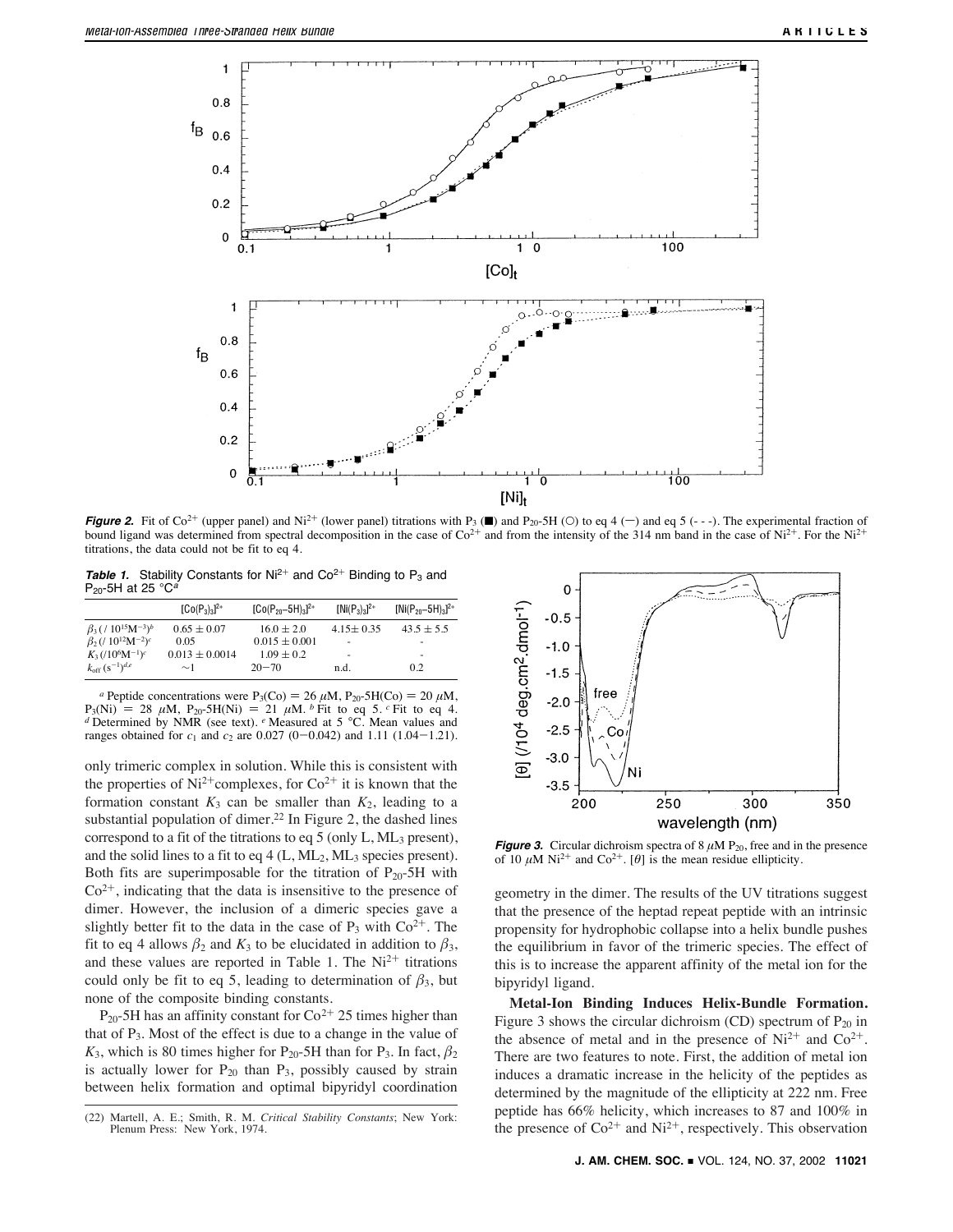

**Figure 4.** Aromatic and far-shifted regions of the NMR spectra of  $\left[\text{Ru}(P_{20-}5H)_{3}\right]^{2+}$ ,  $\left[\text{Ni}(P_{20-}5H)_{3}\right]^{2+}$  and  $\left[\text{Co}(P_{20-}5H)_{3}\right]^{2+}$  taken at 500 MHz and 5 °C. The far-shifted regions of the Ni and Co complexes are shown on the left, and the expanded aromatic regions of the three metal complexes, showing His resonances as well as bpy resonances for the Ru<sup>2+</sup> complex, are on the right. Assignments of the bipyridyl protons in  $[Co(P_{20}-5H)_3]^{2+}$  are also indicated (see text and Figure 6).

recapitulates earlier work with similar metal-ion assembled systems. The second feature is attributed to the bipyridyl  $\pi-\pi^*$ transition centered at 318 nm. The presence of this band in the CD spectrum indicates a preference for Λ over ∆ stereochemistry at the metal center,  $8,10,11$  a result of communication of the stereogenic identity of the right-handed  $\alpha$ -helices (possibly augmented by a left-handed supercoil) to the metal center.

**1H NMR Studies Using Paramagnetic Ions Verify That the Dimeric Species ML2 Exists or Can Be Induced in Addition to the Expected ML3 Species.** The 1D NMR spectra of  $[Co(P_{20}-5H)_3]^{2+}$  and  $[Ni(P_{20}-5H)_3]^{2+}$  are shown in Figure 4, together with expanded aromatic regions for the  $Ru^{2+}$ ,  $Ni^{2+}$ , and  $Co<sup>2+</sup>$  complexes. The shifted peaks in the spectrum of [Co- $(P_{20}-5H)_{3}$ <sup>2+</sup> are identical to those of  $[Co(P_{20})_{3}]^{2+}$ , indicating that the Q5H mutation on the solvent-exposed surface does not affect the underlying structure. The far-shifted regions of the spectrum are very sensitive to the presence of dimeric forms such as  $[Ni(H_2O)_2(P_{20})_2]^2$ <sup>+</sup> in solution. In the spectrum of [Ni- $(P_{20}-5H)_{3}$ <sup>2+</sup> in Figure 4, a shoulder to the right of the main peaks of bpy-H3,3' and bpy-H5' indicates that ∼15% dimer is present in the solution. These resonances have been identified from studies of  $[Ni(P_3)_3]^{2+}$  and  $Ni(bpy)_3]^{2+}$  spectra as a function of  $[Ni^{2+}]$ , where the equilibrium can be shifted by varying the metal:ligand ratio. Similarly, dimeric form was identified in the spectra of  $[Co(P<sub>20</sub>-5H)<sub>3</sub>]^{2+}$  by the appearance of extra far-shifted peaks at  $Co^{2+}$ : P<sub>20</sub>-5H ratios greater than 1:3 (Figure 5). Dimeric forms of  $P_3$  complexes could similarly be identified by 1D NMR, at even lower than stoichiometric ratios of  $Co^{2+}:P_3$ . A comparison of the spectra of P<sub>3</sub> and P<sub>20</sub>-5H with different  $Co^{2+}$ : peptide ratios demonstrates the effect of helix-bundle formation on the distribution of dimeric versus trimeric form (Figure 5). It is clear here, as in the analysis of UV titrations, that the heptad repeat sequence predisposes the system to form the trimeric ML3 species over the species ML2. This preference is not dictated by the metal ion, but rather by the hydrophobic interactions of the peptide. The equilibrium between dimeric and trimeric species can be manipulated by adjusting the relative amounts



**Figure 5.** Comparison of the spectra of  $P_{20}$ -5H and  $P_3$  with varying relative ratios of Co2<sup>+</sup>. Arrows mark the changes in the spectra that are observed in the formation of dimeric species at higher  $Co^{2+}$ :peptide ratios.

of metal ion and ligand, and the two forms can be readily observed by NMR of the  $Ni^{2+}$  or  $Co^{2+}$  complex.

**Two Isomeric Forms of the Metal Tris-bipyridyl**-**Peptide Complex Exist in Solution.** In the diamagnetic  $Ru^{2+}$  complex, the broad bipyridyl resonances obscure the aromatic region, but in the case of  $Ni^{2+}$  and  $Co^{2+}$ , these are shifted far downfield, leaving only the resonances of the single His at position 5 in the aromatic region (Figure 4). The broad contact-shifted resonances of  $[Ni(P_{20}-5H)_3]^{2+}$  and sharper contact- and pseudocontact-shifted resonances of  $[Co(P<sub>20</sub>-5H)<sub>3</sub>]^{2+}$  are consistent with the expected properties of these metal ions. The long relaxation time of the unpaired electrons on  $Ni^{2+}$  and spherical symmetry of the ground state  $({}^3A_{2g})$  gives rise to broad featureless contact-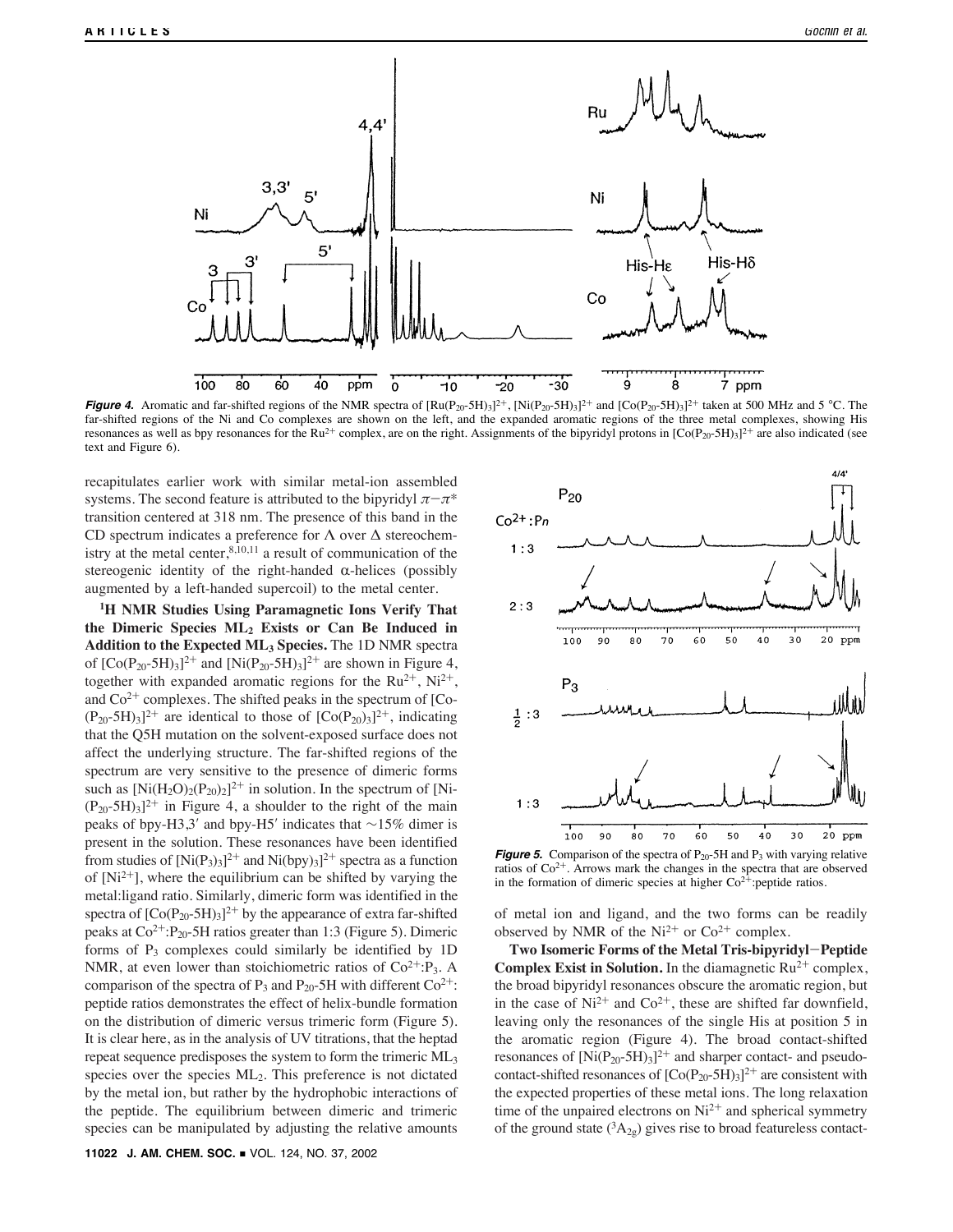

**Figure 6.** One-dimensional saturation transfer experiments on far-shifted bipyridyl protons. Irradiation of peaks indicated by an asterisk resulted in identification of exchange cross-peaks for (a) H5', (b) H3', and (c) H3 protons. Trace (d) shows the  $10-110$  ppm region of the spectrum for reference.

shifted resonances and the absence of pseudocontact-shifted peaks. In the case of  $Co^{2+}$ , with a <sup>4</sup>T<sub>1g</sub> ground state, wellresolved widely dispersed resonances occur, with the bipyridyl resonances shifted downfield and some peptide resonances far upfield. It is immediately obvious that two isomers of the trimeric complex exist in solution in slow exchange, reflected by the appearance of two sets of resonances for the His aromatic protons and in the far-shifted regions. These are at a relative ratio of 60:40 in the Ni<sup>2+</sup> complex and 50:50 in the Co<sup>2+</sup> complex. One-dimensional NOE experiments on  $[Co(P<sub>20</sub> 5H$ )<sub>3</sub>]<sup>2+</sup> readily reveal strong chemical exchange between the two isomeric forms and the identification of resonance pairs. An example of 1D NOE assignment of resonance pairs is shown in Figure 6 for the downfield-shifted bipyridyl protons. These resonances were identified on the basis of expected chemical shifts.23,24 Similar experiments were conducted on the upfieldshifted peptide protons. Table 2 reports the resonance assignments of the far-shifted peaks in  $Ni^{2+}$  and  $Co^{2+}$  complexes of  $P_{20}$ -5H and  $P_3$ . In contrast to the observation of two sets of resonances for  $[Co(P<sub>20</sub>-5H)<sub>3</sub>]^{2+}$  and  $[Ni(P<sub>20</sub>-5H)<sub>3</sub>]^{2+}$  complexes, there are eight resonances per proton readily apparent in [Co-  $(P_3)_{3}]^{2+}$ , corresponding to the four allowed stereoisomers of a tris-bidentate coordination complex. There are three resonances per meridional isomer and one resonance per facial isomer, each in either a  $\Lambda$  or  $\Delta$  configuration. Apparently, steric considerations due to helix-bundle formation restrict the allowable stereoisomers.

The isomerization implies that there are two interchanging geometries for metal-ion coordination, affecting both the chemical shifts of contact-shifted bipyridyl protons, as well as nearby peptide protons. Exchange between isomers would then likely correspond to an exchange of metal ion in and out of the complex. Further spectroscopic studies (below) revealed that the duality extends down a considerable portion of the peptide, reaching as far as residue 12.

Exchange rates between the isomeric forms were determined by 1D saturation-transfer experiments in NMR for the far-shifted resonances of  $[Co(P<sub>20</sub>-5H)<sub>3</sub>]^{2+}$  and from analysis of 2D chemical exchange cross-peaks for  $[Ni(P_{20}-5H)_{3}]^{2+}$  and  $[Co(P_{3}-5H)_{3}]^{2+}$ . The off-rate for  $Ni^{2+}$  binding to  $P_{20}$  was determined from the ratio of cross- and diagonal His-5 H $\epsilon$  resonances to be 0.2 s<sup>-1</sup>, using eq 7. The off-rate for  $Co^{2+}$  binding to  $P_{20}$ -5H was determined by applying eq 6 to the results of 1D saturationtransfer experiments on the far-shifted resonances, giving an exchange rate on the order of  $20-70$  s<sup>-1</sup>, about 2 orders of magnitude faster than that for  $Ni^{2+}$ . Consequently an exchange line-broadening of  $10-20$  Hz is expected in the spectra of [Co- $(P_{20} - 5H)_{3}]^{2+}$ . These results were obtained at 5 °C. For P<sub>3</sub>, 2D exchange matrix analysis yielded a  $Co^{2+}$  exchange rate of  $\sim$ 1  $s^{-1}$  at 25 °C. In all of these systems, the chemical exchange rates are on the order of or greater than the NOE exchange rate, which will limit the observation of NOEs between protons affected by exchange. The exchange broadening of the His aromatic protons in  $[Co(P<sub>20</sub>-5H)<sub>3</sub>]^{2+}$  compared to those in nonexchanging  $[Ni(P_{20}-5H)_3]^{2+}$  is 20 Hz, consistent with the observed rate of exchange. Line widths of upfield-shifted peptide resonances also show the expected line broadening, with the exception of the resonances at  $-22.1$  and  $-12.2$  ppm. These resonances are both over 300 Hz wide. The bipyridyl resonances have line widths that are increased by  $100-450$  Hz in  $[Co(P<sub>20</sub>-1)]$  $5H$ <sub>3</sub>]<sup>2+</sup> compared to those in  $[Co(P_3)_3]^{2+}$ . This can be directly attributed to the large increase in Curie relaxation that occurs for the slow tumbling  $[Co(P<sub>20</sub>-5H)<sub>3</sub>]<sup>2+</sup>$  complex, consistent with a rotational correlation time of ∼8 ns. Such an effect, however, does not explain the line broadening of the peaks at  $-22.1$  and  $-12.2$  ppm, since the peptide residues are too far away to experience a large Curie effect (see below).

The NMR results demonstrate that, despite the apparently higher stability constant for metal binding to  $P_{20}$ -5H compared to P<sub>3</sub>, the off-rate of metal binding for  $[Co(P_3)_3]^{2+}$  is an order of magnitude slower than for  $[Co(P<sub>20</sub>-5H)<sub>3</sub>]^{2+}$  (Table 1). The difference in affinity observed by the UV studies arises from the higher association constant for the trimeric form, which the NMR results also show to be greatly stabilized. The dimeric form of  $P_{20}$ -5H, however, is destabilized relative to that of  $P_3$ , and it acts as a conduit for metal dissociation from  $[Co(P<sub>20</sub> 5H_{3}$ <sup>2+</sup>. In addition, the hydrophobic peptide interactions prevent free diffusion of the three bpy ligands, leading to a probable on-rate for metal binding that is much larger for  $P_{20}$ -5H than  $P_3$ , to hence enhancing the apparent stability constant.

 $[Ni(P_{20}-5H)_3]^2$ <sup>+</sup> Has  $\alpha$ -Helical Secondary Structure and **a Three-Fold Symmetry Axis.** <sup>1</sup>H NMR revealed a single resonance position for each peptide proton within a given isomer, implying that there is a three-fold axis of symmetry, as expected for a three-helix-bundle structure. Furthermore, gradient diffusion studies estimate the molecular weight at ∼8 kDa, corresponding to a trimeric complex. 2D NOESY, COSY, and TOCSY spectra were recorded at 800 MHz for a solution of (23) Huang, T. L. J.; Brewer,D. G. *Can. J. Chem.* 1981, 59, 1689–1700.<br>(24) Wicholas, M.; Drago, R. S. *J. Am. Chem. Soc.* 1968, 90, 6946–6950. [Ni(P<sub>20</sub>-5H)<sub>3</sub>]<sup>2+</sup> at a peptide concentration of 6.5 mM. A large

<sup>(24)</sup> Wicholas, M.; Drago, R. S. *J. Am. Chem. Soc*. **1968**, *90*, 6946-6950.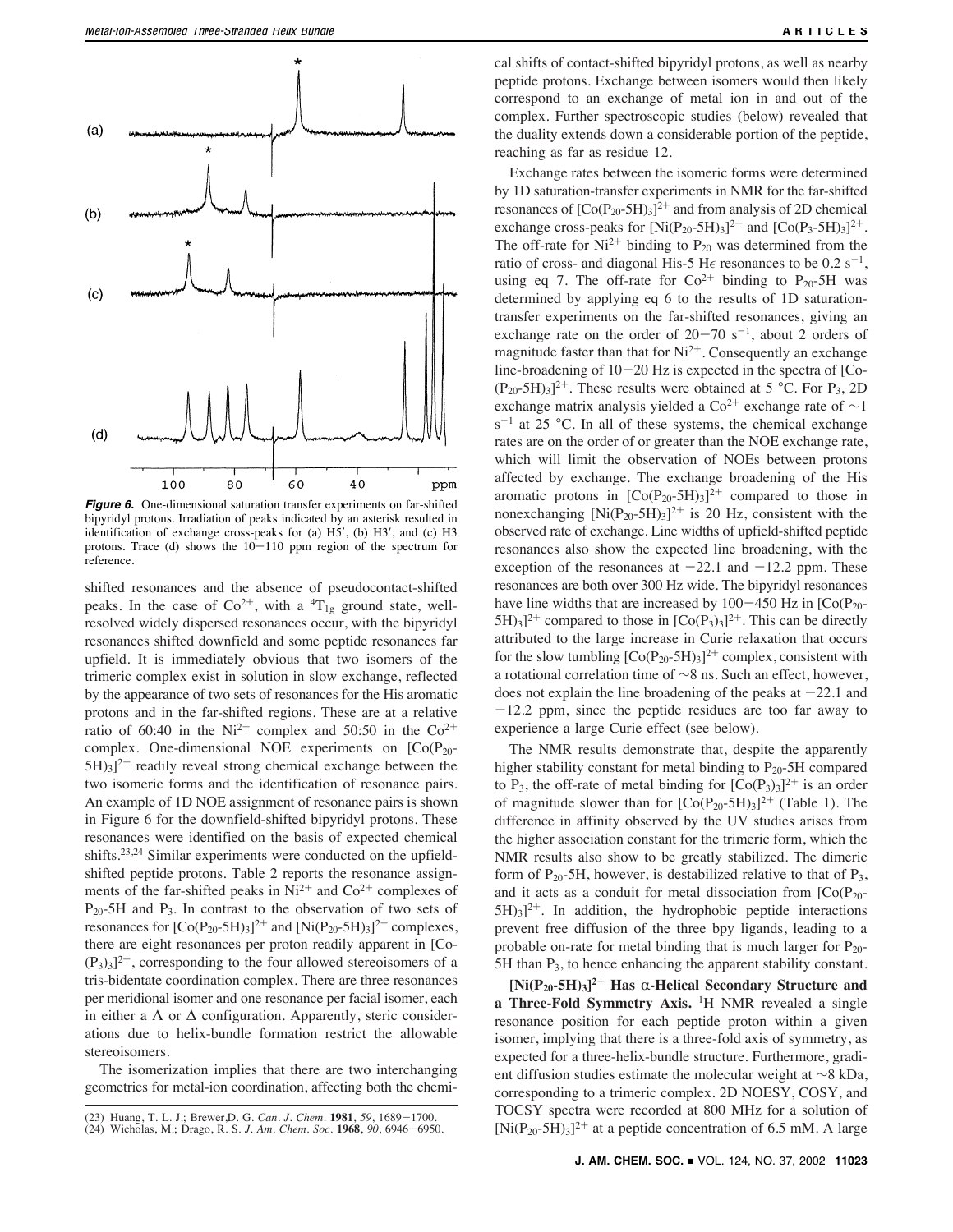**Table 2.** Assignment of Far-shifted Resonances in Ni<sup>2+</sup> and Co<sup>2+</sup> Complexes of Bipyridylated Compounds, in ppm<sup>a</sup>

| Gochin et al. |  |  |  |  |  |  |  |  |
|---------------|--|--|--|--|--|--|--|--|
|---------------|--|--|--|--|--|--|--|--|

|                         | bpy-H3         | bpy-H3'         | bpy-H4             | bpy-H4'          | bpy-H5'         | leu3-H $\beta$ | leu $3H\gamma$           | leu $3H\delta$  |
|-------------------------|----------------|-----------------|--------------------|------------------|-----------------|----------------|--------------------------|-----------------|
| $[Ni(bpy)_{3}]^{2+}$    | 62.2           | 61.2            | 14.2               | 14.6             | 46.3            | $\sim$         | $\overline{\phantom{a}}$ | $\sim$          |
| $[Ni(P_3)_3]^{2+}$      | 63.2           | 60.2            | 14.0               | 14.5             | 46.3            | 1.7            |                          | 0.8 0.9         |
| $[Ni(P_{20}-5H)3]^{2+}$ | 67.8           | 63.8            | 15.0               |                  | 49.3            | n.d.           | n.d.                     | n.d.            |
| $[Co(bpy)3]^{2+}$       | (m): ${85.4,}$ | (m): $\{82.5,$  | $(m): \{13.4,$     | $(m):\{16.0,$    | $(m):$ {48.5,   | $\equiv$       |                          | $\sim$          |
|                         | 84.9, 82.6     | 81.1, 79.8      | 13.9, 5.1          | 15.6, 14.1       | 48.0, 46.4      |                |                          |                 |
|                         | (f):84.2       | (f): $82.3$     | (f): 14.8          | (f): 14.9        | (f):46.4        |                |                          |                 |
| $[Co(P_3)_3]^{2+}$      | $(m)$ :        | $(m)$ :         | $(m)$ :            | $(m)$ :          | $(m)$ :         |                |                          | 0.31, 0.05,     |
|                         | (90.3, 90.0)   | $\{(75.4,74.8)$ | $\{(10.5, 10.9)\}$ | $\{(18.5, 18.8)$ | $\{(51.9,51.2)$ |                |                          | $-1.11, -1.45,$ |
|                         | (87.7, 87.5)   | (78.7, 78.3)    | (12.0, 12.2)       | (17.0, 17.2)     | (46.4, 46.3)    |                |                          | $-1.67, -2.21,$ |
|                         | (81.5, 81.3)   | (83.6, 83.4)    | (16.0, 16.1)       | (12.7, 12.9)     | (46.3, 46.1)    |                |                          | $-2.55, -2.68$  |
|                         | $(f)$ :        | $(f)$ :         | $(f)$ :            | $(f)$ :          | $(f)$ :         |                |                          | 0.24, 0.08,     |
|                         | (85.5, 85.3)   | 81.5            | 14.9               | 14.6             | 52.3            |                |                          | $0.09, -0.15,$  |
|                         |                |                 |                    |                  |                 |                |                          | $-0.23, -0.37,$ |
|                         |                |                 |                    |                  |                 |                |                          | $-0.59(2)$      |
| $[Co(P20-5H)3]2+$       | 95.1, 82.1     | 88.1, 76.1      | 17.4, 14.8         | 15.2, 11.5       | 58.9, 24.5      | $-4.31, -5.75$ | $-3.65 - 12.22$          | $-4.79 - 22.10$ |
|                         |                |                 |                    |                  |                 | $-7.37, -8.72$ |                          | $4.54 - 3.05$   |
|                         |                |                 |                    |                  |                 |                |                          |                 |

*a* Relative to internal TSP; peptides as indicated in the text, bpy = bipyridyl-5-COOH; (m) = mer, (f) = fac, numbers in parentheses are (Λ,Δ) pairs; numbers separated by commas are related by conformational exchange



Figure 7. (a) Amide region of the 250 ms NOESY spectrum of  $[Ni(P_{20} - 5H)_3]^{2+}$  taken at 800 MHz. A walk through the NH-NH cross-peaks confirms helical structure for residues 9-20. Indication of dual conformers is seen in some amide positions as well as in the side chain of Q12. Also shown are terminal amide peaks considered to arise from a dimeric form of the complex. (b) Diagram of sequential and short-range NOE connectivities, hydrogenexchange rates and consensus chemical shift index (CSI) in  $[Ni(P_{20}-5H)_3]^2$ <sup>+</sup>. Filled circles at NH exchange indicate slowly exchanging backbone amide protons estimated from the water-exchange peak intensity of the 2D NOESY. Half-filled circles indicate intermediate amide-water exchange, and unfilled circles indicate rapid exchange. The CSI defined helical structure from residues  $9-20.34$  No data was obtained for the first eight residues of the complex, and the sequential  $d_{NN}(i,i+1)$  connectivity between A17 and L18 could not be measured due to nearly identical shifts of these two amide protons. For residues 10-12, evidence for dual conformers was obtained in the form of peak doubling for their amide protons

underlying broad component was observed in the NOESY spectra. This is likely due to the presence of a partially unfolded peptide without a defined structure.25 Superimposed on the broad spectrum are the sharp resonances of a folded form of  $[Ni(P_{20} 5H$ <sub>3</sub>]<sup>2+</sup> (Figure 7a). The NMR experiments were conducted at 6.5 mM peptide to favor a high population of trimeric complex. Spectra were assigned using standard procedures. Residues H5, K6, E8-K20 could be easily identified at 800 MHz despite the repetitive sequence. The assignments are reported in Table 1S of the Supporting Information. Residues G1-L3 and possibly A4 are broadened by proximity to the paramagnetic  $Ni^{2+}$ . Peak doubling of protons in residues His5 (side chain), Ala10 (NH), Leu11 (NH and side chain), and Gln12 (side chain amide) was observed. Long-range NOEs, amide proton exchange with the water and chemical shift indices of the  $\alpha$ -<sup>1</sup>H's (Figure 7b) combined to reveal a strong helical propensity for residues 9-20, but virtually no NOEs to or between the resonances of residues 5-8. The dispersion of the Leu methyl groups for L11, L14, and L18 is indicative of well-defined secondary structure.

The absence of observable NOEs for the first eight residues of the chain are indicative of a dynamic exchange occurring at or faster than the rate of the NOE transfer. The exchange involves interchange between two stereoisomers occurring at the N-terminal metal-bipyridyl complex. However, isomeriza-<br>1995, 4, 1457–1469. I.; Matsueda, G. R. Protein Sci. 1995, 4, 1457–1469. I. Novotny, the N-terminal metal-bipyridyl complex. However, isomeriza-

J.; Matsueda, G. R. *Protein Sci.* **1995**, *4*, 1457-1469.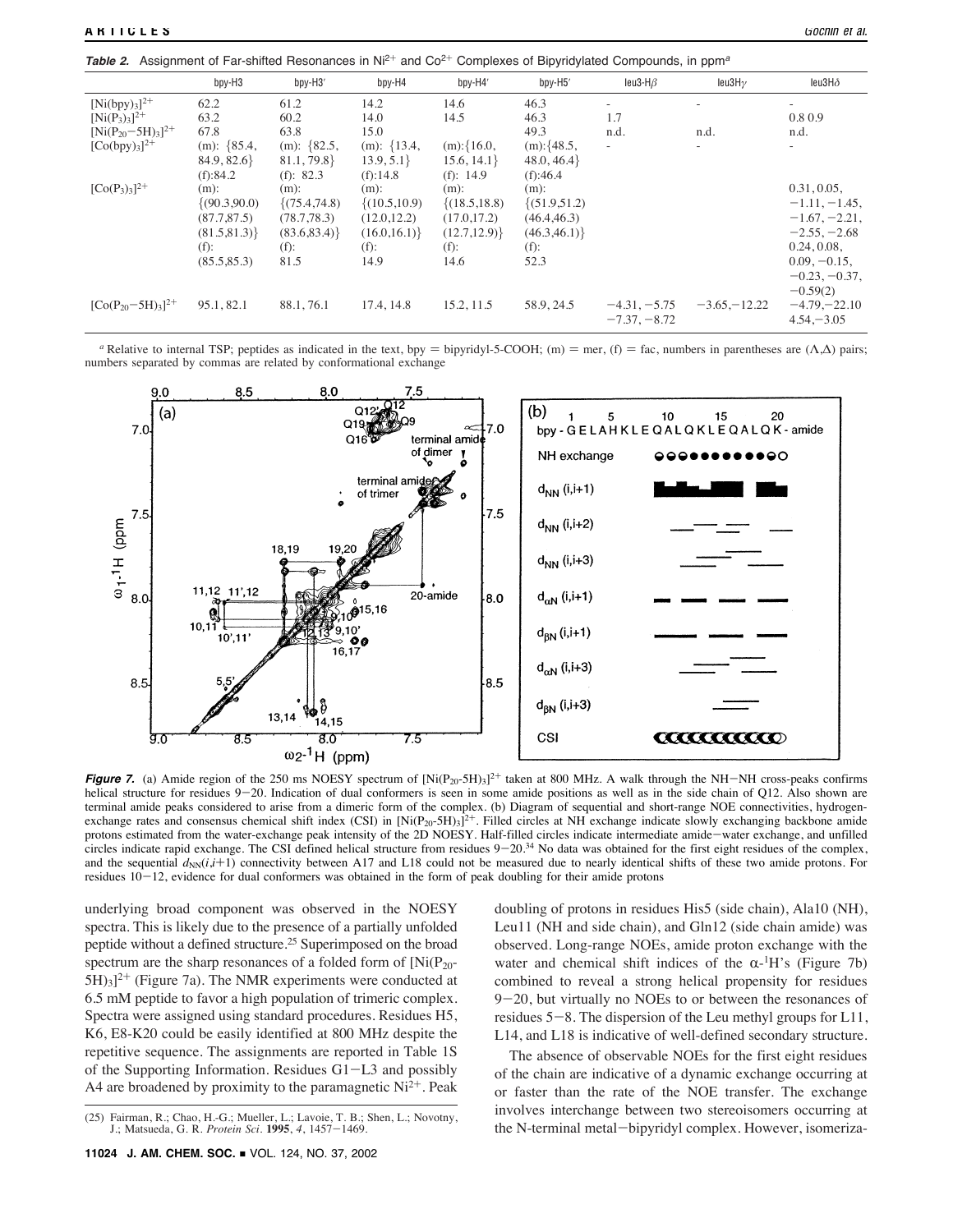

**Figure 8.** The bipyridyl H4,H4' region of the spectra of  $[Co(bpy)_3]^{2+}$ ,  $[Co(P_1)_3]^{2+}$ ,  $[Co(P_2)_3]^{2+}$ , and  $[Co(P_{20})_3]^{2+}$  indicating the sensitivity of the spectra to diastereoisomerization.  $m = meridional$ ,  $f = facial$  isomer.

tion is leading to changes more than halfway down the helix bundle and would seem to imply that a rather large conformational change exists between the two isomeric forms. It is hard to conceive, for example, of a simple  $\Lambda$ ,  $\Delta$  switch that would require such a rearrangement of the bundle structure.

It was also possible to identify the peaks due to the dimeric form in the 2D spectra. NOEs consistent with a second helix could be identified for the C-terminal resonances -ALQK-amide, and additional weak unidentified resonances considered to arise from the dimer occurred in the  $\alpha$ H and methyl regions of the NOESY. From the relative intensities of the amide resonances in the dimeric and trimeric forms, the dimer was found to be populated by 14%.

**Pseudocontact Shifts in [Co(P20-5H)3]2**<sup>+</sup> **Reveal the Nature** of the Two Isomers. The  $Co^{2+}$  complex is ideally suited for studying the N-terminal region of the helix bundle because of the high sensitivity of the pseudocontact shift to structure close to the metal ion. A clue to the identity of the two isomeric forms comes from a comparison of the shift differences between their respective resonances in  $[Co(P<sub>20</sub>-5H)<sub>3</sub>]^{2+}$ . The effect of substitution of the chiral peptide on the bipyridyl resonances can be gauged by comparison of the spectra of  $[Co(bpy)_3]^{2+}$ ,  $[Co (P_1)_3]^{2+}$ ,  $[Co(P_3)_3]^{2+}$ , and  $[Co(P_{20})_3]^{2+}$  in Table 2 and Figure 8. The ligands bpy and  $P_1$  are 5-carboxybipyridine and bpy-glyamide respectively, both of which have nonchiral substituents on the ring. The result of peptide substitution (i.e., gly addition to bpy) is to spread the range of observed resonances of a particular proton in the various stereoisomers from ∼2 to up to 7 ppm. The  $\Delta$ , $\Lambda$  diastereoisomerization induced by the chiral substituent in  $P_3$ , causes a further  $0.2-0.3$  ppm split in the resonances. In  $P_{20}$ , the number of observable isomers has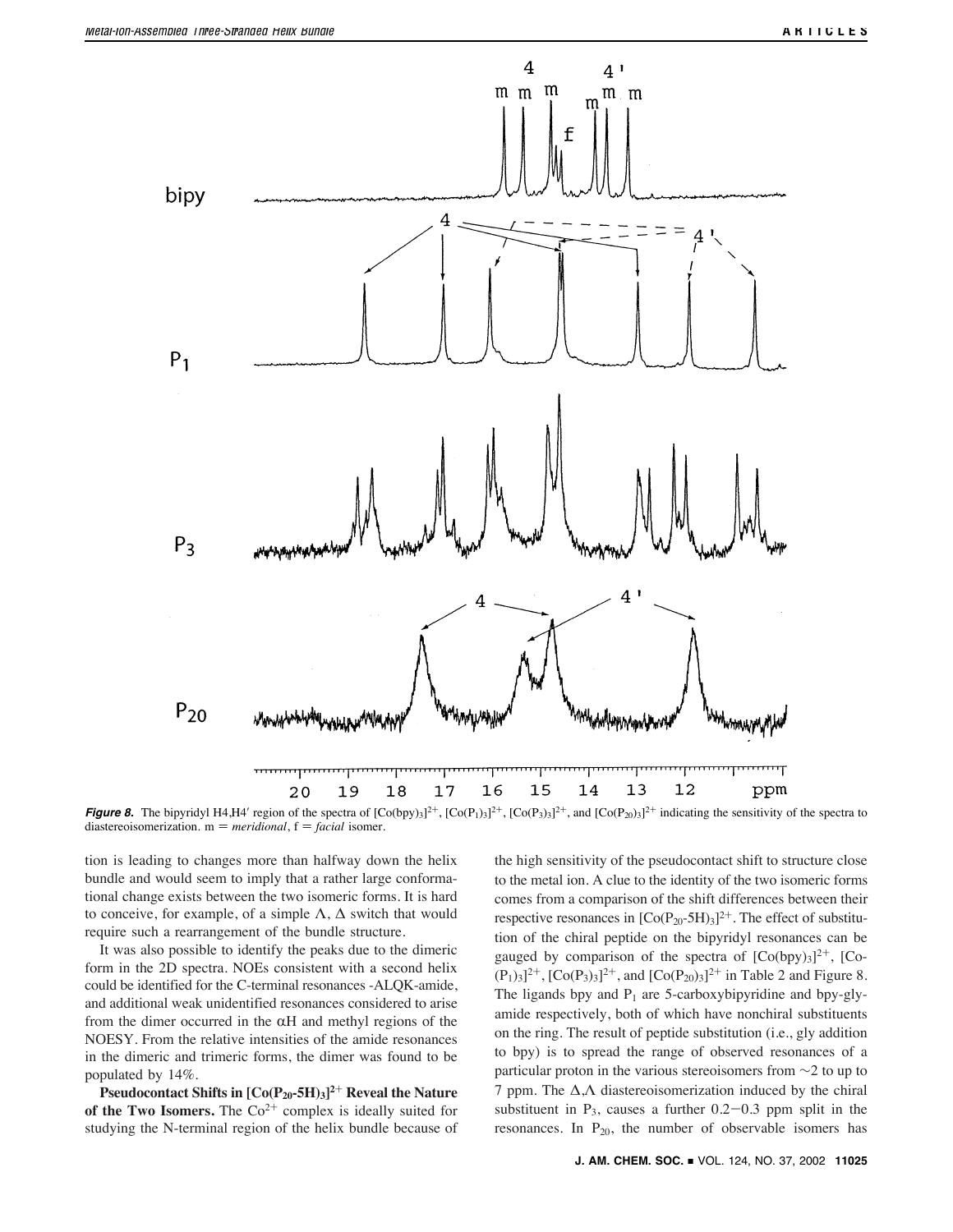**Table 3.** Comparison of Observed and Calculated Leu3 and His5 Side Chain Pseudocontact Shifts for the Two Conformations of  $[Co(P<sub>20</sub>-5H)<sub>3</sub>]<sup>2+</sup>$ 

|                       | observed <sup>a</sup> | calculated <sup>a,c</sup> | distance <sup>a,d</sup> | observed <sup>b</sup> | calculated <sup>b,c</sup> | distance $b,d$ |
|-----------------------|-----------------------|---------------------------|-------------------------|-----------------------|---------------------------|----------------|
| Leu3 H $\beta$ 1      | $-7.45$               | $-7.08(0.17)$             | 10.42                   | $-6.01$               | $-5.21(0.17)$             | 8.40           |
| Leu3 H $\beta$ 2      | $-10.42$              | $-10.89(0.10)$            | 9.98                    | $-9.07$               | $-9.34(0.05)$             | 7.92           |
| Leu3 Hγ               | $-13.82$              | $-13.67(0.23)$            | 8.19                    | $-5.25$               | $-4.90(0.08)$             | 6.58           |
| Leu3 Hδ1              | $-23.01$              | $-22.88(0.15)$            | 7.53                    | $-5.70$               | $-6.40(0.05)$             | 5.89           |
| Leu3 $H\delta$ 2      | $-3.91$               | $-4.25(0.11)$             | 8.80                    | 3.68                  | 3.13(0.06)                | 8.00           |
| His5 $H\delta2$       | $-1.13$               | $-1.65(0.29)$             | 14.00                   | $-1.38$               | $-1.87(0.16)$             | 12.47          |
| His5 H <sub>6</sub> 1 | .63                   | 1.52(0.57)                | 12.83                   | 1.11                  | 0.36(0.11)                | 11.73          |
|                       |                       |                           |                         |                       |                           |                |

*a* Conformer A, calculated with  $\Delta \chi_{\text{ax}} = 11100 \text{ ppm} \text{Å}^3$ . *b* Conformer B, calculated with  $\Delta \chi_{\text{ax}} = 6600 \text{ ppm} \text{Å}^3$ . *c* Averaged over the three peptide chains with the standard deviation shown in brackets. *d* Distance from metal ion.

reverted to two, and the lines are considerably broadened by Curie relaxation.

Shift variations of a similar magnitude are observed for H3,  $H3'$ , and  $H5'$  protons between bpy,  $P<sub>1</sub>$ , and  $P<sub>3</sub>$  complexes. By contrast, the difference in H5' resonance positions for the two isomeric forms of  $[Co(P<sub>20</sub>-5H)<sub>3</sub>]^{2+}$  is 30 ppm (Table 2). The magnitude of the effect cannot be accounted for simply by diastereoisomerization, because of limitations imposed upon ∆ and  $\Lambda$  related susceptibility anisotropy tensors. Left- and righthanded tensors must be related by a simple negation of angles defining their orientation with respect to the molecular reference frame, and calculations show that subsequent changes in pseudocontact shift are limited to less than 1 ppm. This calculation is borne out by the small stereochemical effect observed in the spectra of  $[Co(P_3)_3]^{2+}$ . Changes in contact shift as a result of change in stereochemistry are also expected to be negligible, and this is corroborated by comparison of contact shifts in Ni<sup>2+</sup> complexes [Ni(bpy)<sub>3</sub>]<sup>2+</sup>, [Ni(P<sub>3</sub>)<sub>3</sub>]<sup>2+</sup>, and [Ni- $(P_{20} - 5H)_3$ <sup>2+</sup> (data not shown). The fact that only one pseudocontact-shifted resonance occurs per bipyridyl proton per isomer also indicates that three-fold symmetry must occur throughout the complex and that meridional forms of metal coordination do not occur.

A similarly large chemical shift difference between the two isomeric forms in  $[Co(P_{20}-5H)_3]^{2+}$  was observed for the upfieldshifted methyl groups of Leu3, which appear as a set of eight resonances per methyl group in  $[Co(P_3)_3]^{2+}$  and as a pair of resonances per methyl group in  $[Co(P<sub>20</sub>-5H)<sub>3</sub>]^{2+}$ . Resonance assignments were made from chemical exchange cross-peaks between free and bound  $P_3$ , or from observed TOCSY and NOESY correlations between side chain protons of Leu3 in [Co-  $(P_{20} - 5H)_{3}$ <sup>2+</sup>. The chemical shift spread of the Leu3  $\delta$ 1 and  $\delta$ 2 methyl groups over the eight resonances in  $[Co(P_3)_3]^{2+}$  covers 3 and 0.8 ppm, while the resonance pairs of the two methyl groups in  $[Co(P<sub>20</sub>-5H)<sub>3</sub>]$ <sup>2+</sup> are 17.6 and 9 ppm apart, respectively. Again this implies a structural difference between the two isomers of  $[Co(P<sub>20</sub>-5H)<sub>3</sub>]<sup>2</sup>$ , exceeding a simple Δ,Λ mixture. Since the pseudocontact shifts are directly related to structure, we have been able to use the shifts of the Leu3 side chain protons in a least-squares analysis against various model structures to identify those in compliance with the observed shifts. A molecular dynamics simulation was carried out using each set of Leu3 and His5 side chain pseudocontact shifts as constraints (See Experimental Methods). The results are shown in Table 3 and Figure 9. From various starting structures, the side chain of the Leu3 converged to the two positions illustrated in Figure 9 with a good agreement to the two observed pseudocontact shifts data sets. An exception to this is the  $H \in I$ proton pseudocontact shift, which could not be accurately



**Figure 9.** Superposition of conformers A and B arising from pseudocontact shift analysis and molecular dynamics simulations of  $[Co(P<sub>20</sub>-5H)<sub>3</sub>]^{2+}$  (see text). The two structures were superimposed from residues 13-20, in accordance with experimental observations of a unique structure for this region. Only the backbone, bipyridyl group, metal ion, and Leu3 side chain are shown. The carbon atoms of residues  $1-12$  are shown in magenta and green, respectively, for conformers A and B.

reproduced. Due to the sensitivity of this shift to pH fluctuations between samples, it was weighted less heavily during the simulations. Accompanying the two side chain orientations are two distinct conformations of the backbone and surrounding side chains required to accommodate a low-energy structure while keeping the bipyridyl-metal coordination intact. The conformational variation between the two forms, A and B, extends all the way down to Gln12, explaining the NMR results for  $[Ni(P_{20}-5H)<sub>3</sub>]^{2+}$ .

Accurate susceptibility anisotropy tensors cannot be obtained from the structure calculations for a number of reasons. The small number of pseudocontact shifts available and the fact that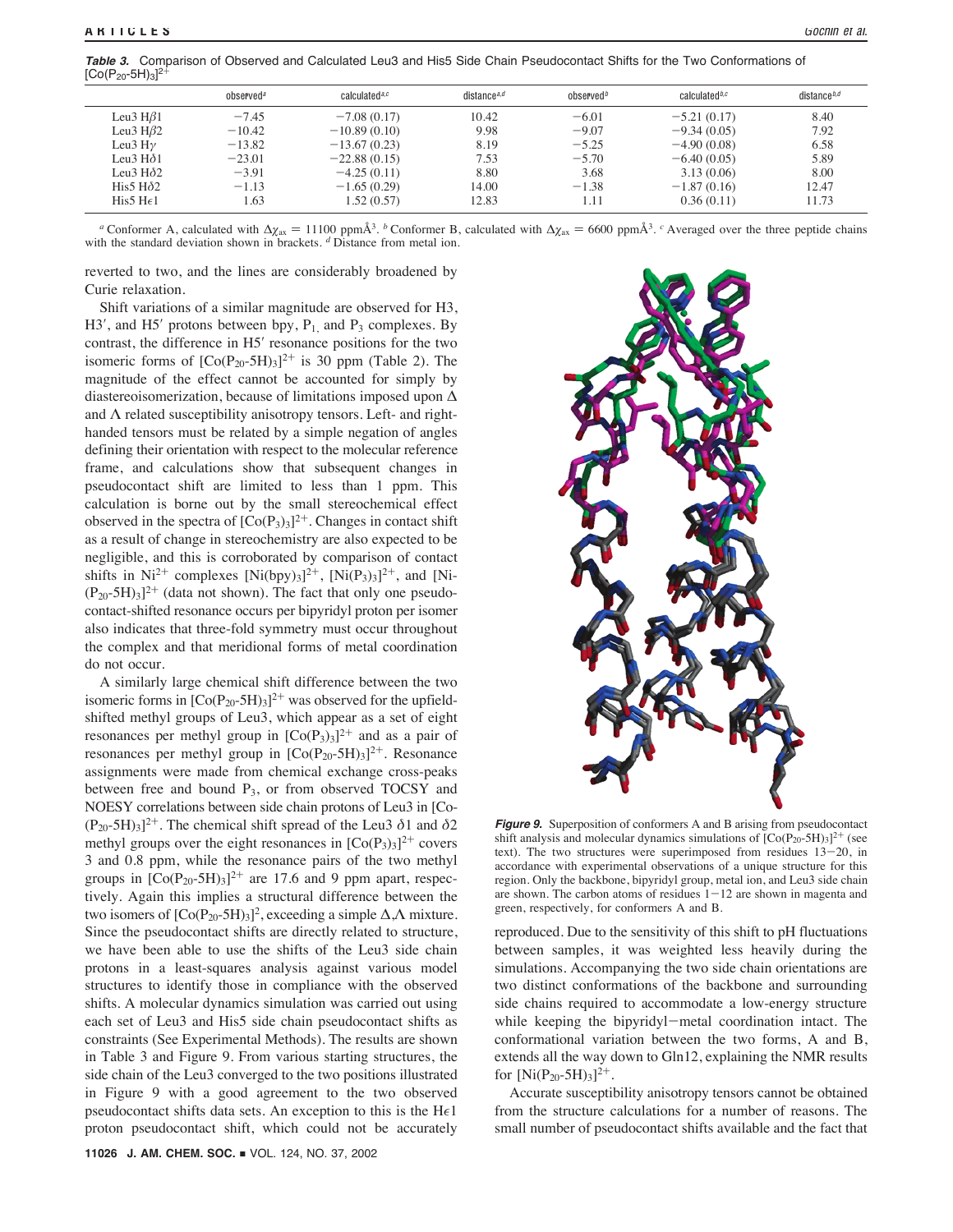they correspond to side chain positions only limits the reliability of the tensors derived. In addition, diamagnetic shifts were estimated from the spectrum of  $[Ni(P_{20}-5H)_3]^{2+}$  but not directly observed, limiting the accuracy of the shift data set. Nevertheless, some important features of the tensors were obtained. With the molecular *z*-axis defined as the pseudo-three-fold symmetry axis running down the length of the helix bundle, with the metal ion at the origin, symmetry considerations result in the condition that  $\Delta \chi_{\text{rh}} = -2\Delta \chi_{\text{ax}}$ , which implies that  $\Delta \chi_{zz} = \Delta \chi_{yy}$ . The Euler angles  $\alpha$ ,  $\beta$ ,  $\gamma$  which define the relative orientation of the tensor and molecular reference frames are, respectively, undefined, 90° and 90°, implying that the *z*-axis of the susceptibility anisotropy tensor is perpendicular to the axis of symmetry and along the molecular *y* axis. The angle  $\alpha$  is undefined because of the equivalence of  $\Delta \chi_{zz}$  and  $\Delta \chi_{yy}$ . It appears that the size of the susceptibility anisotropy is different for the two conformers. The pseudocontact shift conditions could be met with a range of values of  $\Delta \chi$ <sub>ax</sub>, although the best fit was obtained with a value of 11100 and 6600 ppm $\cdot$ Å<sup>-3</sup> for conformers A and B, respectively, and these results are reported in Table 3. A full structural analysis will be the subject of another paper.

## **Discussion**

The peptide  $P_{20}$ -5H forms a three-stranded helical bundle structure with an all-leucine core in the presence of transition metal ions. Extensive protein design studies $26-33$  on unmodified peptides have determined that the relatively bulky leucine side chains do not form a well-packed interior with discrete rotameric states, but rather a fluid molten globular core.<sup>15,17</sup> This results in a helix bundle that is only marginally stable and does not fold cooperatively. The effect of metal-ion addition to the bipyridylated peptide is to substantially stabilize the helix bundle. NMR spectra contain a considerable broad featureless component, underlying the sharp resonances of a well-folded construct, which must be due to the partial dissociation of the complex. The properties of the bundle are dictated more by the peptide sequence than by the N-terminal metal-ligation complex. In fact, the lability of metal coordination leads to substantial fluctuation of the structure at the N-terminal end. However, metal binding appears to contribute to the overall stability of the complex. The propensity of  $P_{20}$  to form a three-helix bundle contributes to a redistribution of dimeric versus trimeric form of metal-bipyridyl ligation. Thus, while a considerable amount of dimer is observed with  $P_3$  above  $Co^{2+}:P_3$  ratios of 1:6, no dimer is observed with P<sub>20</sub>-5H below the stoichiometric  $Co^{2+}$ : P20-5H ratio of 1:3. Concomitantly, the equilibrium constant  $K_3$ , for the formation of metal-tris-bipyridyl complex is significantly larger for  $[Co(P_{20}-5H)_3]^{2+}$  than for  $[Co(P_3)_3]^{2+}$ .

Solution NMR studies on Ni and Co complexes have demonstrated that the overall structural properties are the same

- 
- (26) Beasley, J. R.; Hecht, M. H. *J. Biol. Chem.* **1997**, 272, 2031–2034. (27) Hodges, R. S.; Saund, A K.; Chong, P. C. S.; St. Pierre, S. A.; Reid, R. E. *J. Biol. Chem.* **1981**, 256, 1214–1224.
- (28) Kohn, W. D.; Hodges, R. S. *Trends Biotechnol*. **1998**, *16*, 379-389.
- (29) Munson, M.; Balasubramanian, S.; Fleming, K. G.; Nagi, A. D.; OBrien, R.; Sturtevant, J. M.; Regan, L. *Protein Sci*. **1996**, 5, 1584–1593.<br>(30) Regan, L.; DeGrado, W. F. *Science* **1988**, 241, 976–978.<br>(31) Zhou, N.
- 
- (32) Micklatcher, C.; Chmielewski, J. *Curr. Opin. Chem. Biol.* **<sup>1999</sup>**, *<sup>3</sup>*, 724- 729.
- (33) Woolfson, D. N. *Curr. Opin. Struct. Biol*. **2001**, *3*, 724-729.
- (34) Wishart, D. S.; Sykes, B. D.; Richards, F. M. *Biochemistry* **1992**, *31*, 1647- 1651.

for these two metal ions. The trimeric complex exists in two detectable isomeric forms, which involve a structural reorganization that extends more than halfway down the helix. Peak doubling in  $[Ni(P_{20}-5H)_3]^2$ <sup>+</sup> is seen as far as Q12. The exchange rate of the Ni<sup>2+</sup> ion,  $0.2 s^{-1}$ , affects the observation of NOEs in the first part of the helix. However, evidence of helical structure for this region was obtained from the observed paramagnetic shifts and line broadening of the His5 aromatic protons in  $[Co(P<sub>20</sub>-5H)<sub>3</sub>]^{2+}$ . Paramagnetic shift calculations put the His5 aromatic protons between 12 and 14 Å from the metal ion, in accordance with a helical backbone structure at the N terminus. Thus, the N-terminal region of the bundle appears to be dynamic but not disordered.

The properties of the NMR spectrum of  $[Co(P_{20}-5H)<sub>3</sub>]^{2+}$ provide some insight into the nature of the conformational fluctuation. Calculations have shown that we cannot distinguish between  $\Lambda$  and  $\Delta$  forms of a particular stereoisomer at the current level of resolution. The effect of a change in handedness alone at the metal coordination would not be expected to dramatically affect the resonances of the peptide. However, it should be clearly observed in resonances of the bipyridyl group, as it clearly is in the spectrum of  $[Co(P_3)_3]^2$ <sup>+</sup>. However, the large line width of the bipyridyl resonances in  $[Co(P_{20}-5H)_3]^{2+}$ , shifted out of the main spectral envelope and lying between 12 and 100 ppm, precludes the observation of the small 0.2-0.3 ppm shift differences expected between  $\Lambda$  and  $\Delta$  diastereoisomers. Thus, one observed resonance may encompass signals of both  $\Lambda$  and  $\Delta$  diastereoisomers. The resonances of the H4 and H4! protons in Figure 8 illustrate this effect. The line width of these resonances in  $[Co(P<sub>20</sub>-5H)<sub>3</sub>]^{2+}$  covers the range of the observed  $\Lambda/\Delta$  splitting in resonances of  $[Co(P_3)_3]^{2+}$  and could be representative of the presence of both diastereoisomers that are simply not resolved.8

Instead, the two conformations appear to correspond to structurally different molecules, conformers A and B, both facial enantiomers, each represented by a different susceptibility anisotropy tensor. The large difference in pseudocontact shifts consequently incurred is sufficient to explain the large chemical shift difference of far-shifted resonances between the two structural forms. What is not understood, however, is the very large line widths of the leucine-3  $H\delta$ 1 and  $H\gamma$  protons of conformer A, which significantly exceed expected line widths by as much as 200 Hz. It is possible that the magnetic susceptibility anisotropy may play a role in the relaxation behavior of these resonances.

 $Co<sup>2+</sup>$  exchanges 10 times as fast in  $[Co(P<sub>20</sub>-5H)<sub>3</sub>]<sup>2+</sup>$  compared to  $[Co(P<sub>3</sub>)<sub>3</sub>]<sup>2+</sup>$ . This result implicates the bundle structure as causing distortion of the ideal octahedral geometry of a trisbipyridyl-metal complex. Indeed, in the final structures obtained by simulated annealing, deviations from ideal geometry occur and are restricted to the configuration around the bipyridyl carboxyl carbon and glycine amide nitrogen. The selection of the linkage bpy-GEL to couple the metal coordination to the helix bundle is probably not optimal. The Leu3 side chain is bulky and may be the cause of the two distinct conformations. The affinity of the metal ion is further degraded by substitution of the electron-withdrawing carboxyl group at position 5 (also present in  $[Co(P_3)_3]^{2+}$  and by the helix dipole effect which creates a net positive charge at the N-terminal end.